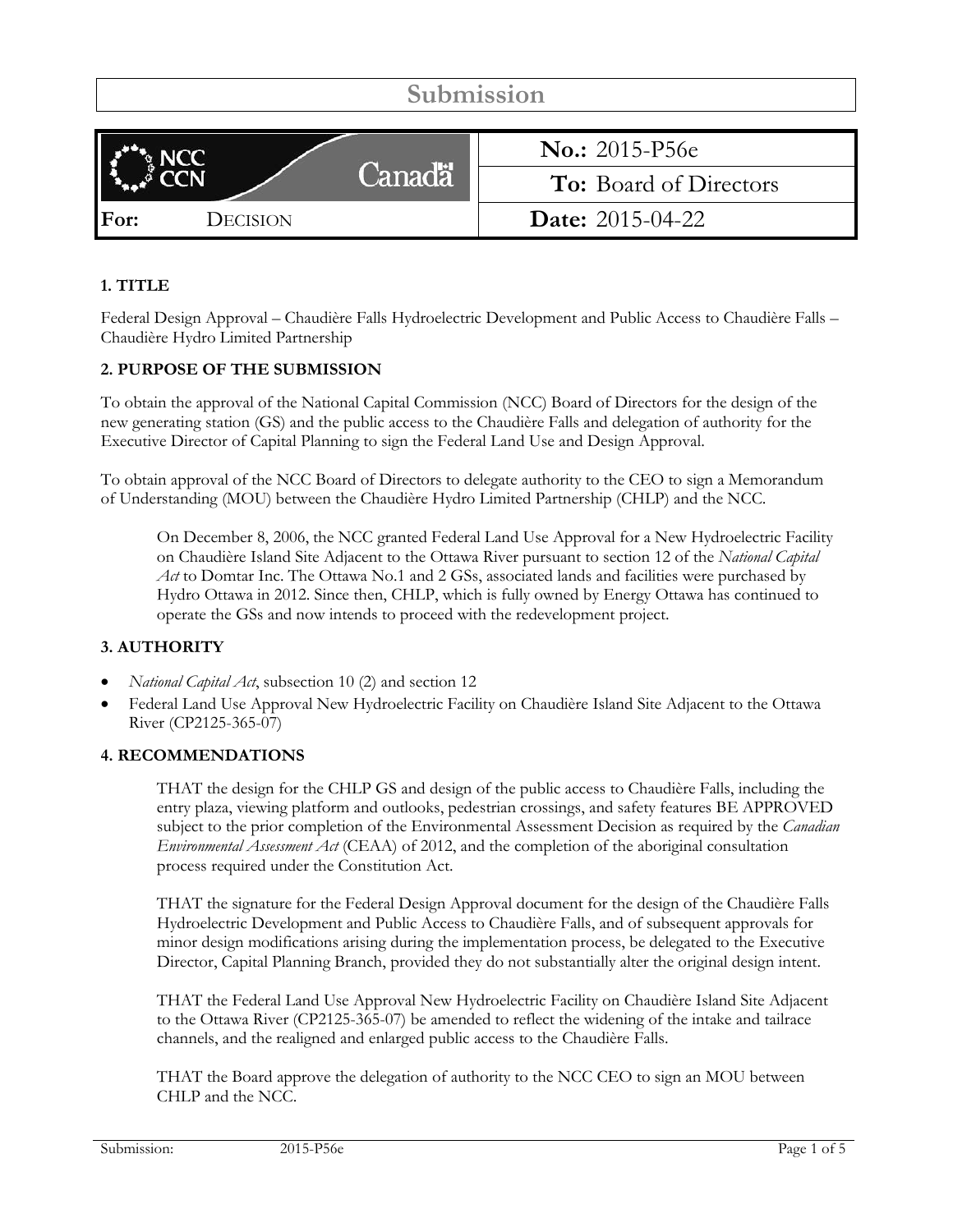## **5. BACKGROUND**

The project is situated on a portion of Chaudière Island within the National Capital Region and consists of redeveloping the existing hydroelectric generating facilities by constructing an enlarged and realigned intake channel and a new 29 megawatt GS and retiring the existing Ottawa No.1 and 2 GSs.

The project area is approximately 2.7 hectares in size and includes a dewatering structure (Ottawa Bulkhead), intake and discharging channels, and covered and open flumes. Other features on Chaudière Island include several buildings associated with Domtar's former paper mill that once operated on the island (see Maps on Drawing 0001 in Appendix 2). The western tip of Chaudière Island is referred to as Pickard's Point and is an extension to the original island as a result of the placement of fill by Domtar in the 1960s. Booth Street serves to connect the Cities of Ottawa and Gatineau and crosses the eastern part of Chaudière Island in a north-south direction.

Land ownership of Chaudière Island is comprised of provincial Crown lands on the western tip of the island, CHLP lands associated with the Ottawa No.1 and No.2 GSs, federal Crown lands under the jurisdiction of Public Works and Government Services Canada (PWGSC); a portion of which are leased to Hydro Ottawa, and lands owned by Domtar, which are currently part of the Windmill transaction.

The Chaudière Hydro Redevelopment Project was formally announced on March 7, 2014. A 40-year Power Purchase Agreement has been established under the Ontario Power Authority's Hydro Electric Standard Offer Program Municipal Stream. Once operating, the GS will provide electricity to power 20,000 homes for a year. Following receipt of all applicable permits and approvals, construction is planned to occur between April 2015 and September 2016. Testing and commissioning will then occur from October 2016 to February 2017. The GS will be fully operational in February 2017.

The project will include the following components:

- o A 200 m long, 45 to 60 m wide and 9 m deep intake channel to convey water from the Ottawa River to the new powerhouse.
- o A new 29 MW close-coupled powerhouse containing four 7.3 MW turbines, an enclosed control room and electrical room.
- o A 40 m long by 45 m wide discharge tailrace channel from the powerhouse to the Ottawa River.
- o Demolition and removal of the Ottawa Bulkhead intake structure.
- o An entrance plaza at the eastern end of the GS.
- o Provision of pedestrian access across the powerhouse to allow for public access through the Project area to Booth Street.
- o Construction of a new pedestrian access bridge across the intake channel. This will lead to a viewing platform or plaza to better observe the Chaudière Falls. Additional smaller viewing platforms will be located around the site, providing multiple perspectives of the Falls.
- o A 'Life Stream'; a series of pools connected by migration streams which will allow the American Eel to move both up and downstream and serve as an attractive water feature.

The majority of the powerhouse and associated electrical facilities (e.g. substation transformers) will be situated below grade to reduce visual impacts to the surroundings. The powerhouse will be connected to the Ontario grid by routing the 13.2 kV interconnection cable underground from the transformers to and through the Canadian War Museum and NCC lands via the existing Buchanan, Power Canal and Bronson Bulkheads to connect to Hydro Ottawa's transmission facilities.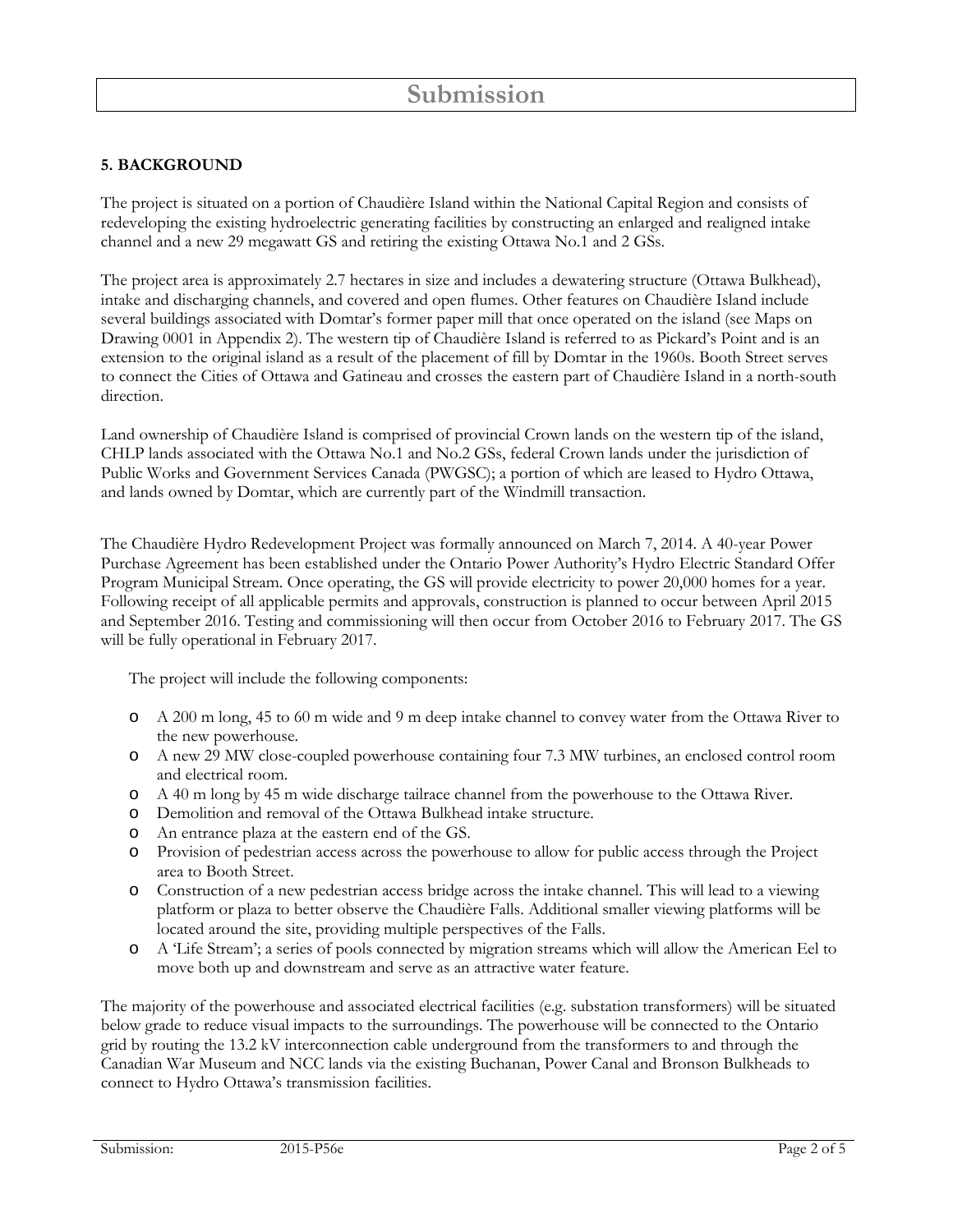# **Submission**

A new pedestrian access bridge with a single centre support pier will be constructed across the intake channel to enable public access from Chaudière Island (Pickard's Point) to a viewing area along the south side of the Chaudière Falls Ring Dam. This bridge feature is an initiative proposed by the NCC as part of the long term objective to enable public access to Chaudière Falls. In addition, pedestrian access will be provided across the top of the powerhouse to allow for public access through the project area to Booth Street.

This will be an improved and value-added public access to the Chaudière Falls, which was initially protected for by the NCC through an easement described in the December 8, 2006 Federal Land Use Approval New Hydroelectric Facility on Chaudière Island Site Adjacent to the Ottawa River. The initial easement consisted of a narrow bike path and two modest outlooks and included two crossings of the power generation channel and tailrace.

The project was presented to the Advisory Committee on Planning, Design and Realty (ACPDR) in December of 2014 and they strongly supported the project in principle including the basic design moves, the integration of the industrial heritage and the consultation with the First Nations. They felt that the project will be an important Capital Destination and offered the following recommendations.

The design should achieve a balance between First Nations and industrial heritage influences. The parts of the design that relate to the First Nation's themes should be refined and pedestrian circulation should be improved. A way should be found to make the central flame an important feature even when it is unlit. The history of the industrial past should be brought out more and could include interpretation of the working past and power generation. The historic buildings are an asset, should include washrooms and could be programmed by a third party.

They also suggested that the site should work in winter and be accessible year-round and that the NCC should collaborate for maintenance and programming. Further study of paving materials should be done and wooden walkways, although interesting may prove problematic from a maintenance perspective. Planting should consist of native shrubs and vines while flower pots are to be avoided. They also suggested that the design of the protective fencing be refined to make them less apparent.

NCC staff will work with CHLP to refine the design to incorporate the ACPDR recommendations. The NCC also proposes to enter into an agreement with CHLP for the operation and maintenance of the public access to the Chaudière Falls. The agreement will identify roles and responsibilities of each participant with regard to the publicly accessible portions of the project and will include any required easements.

#### **6. ISSUES, IMPACTS AND RISKS**

- This project responds to and supports key strategies identified in the NCC's 2013-2017 Corporate Plan, notably:
	- o Build the Capital by ensuring federal lands are used to their greatest potential in a way that contributes to the significance and heritage of the Capital.
- The project responds to and supports key policies identified in the NCC's 2005 Core Area Sector Plan, notably:
	- o Improve pedestrian access to Chaudière Falls to showcase the grandeur and significance of this natural feature.
	- o Establish pedestrian linkages from the Canadian War Museum to the Chaudière Falls Ring Dam, via Albert and Chaudière, in collaboration with Domtar and Energy Ottawa.
	- o Enhance interpretation, access to facilities, trails and lookouts to improve the image of the sector and expand the public domain over time.
	- o Celebrate and interpret the area's industrial and aboriginal heritage through interpretation,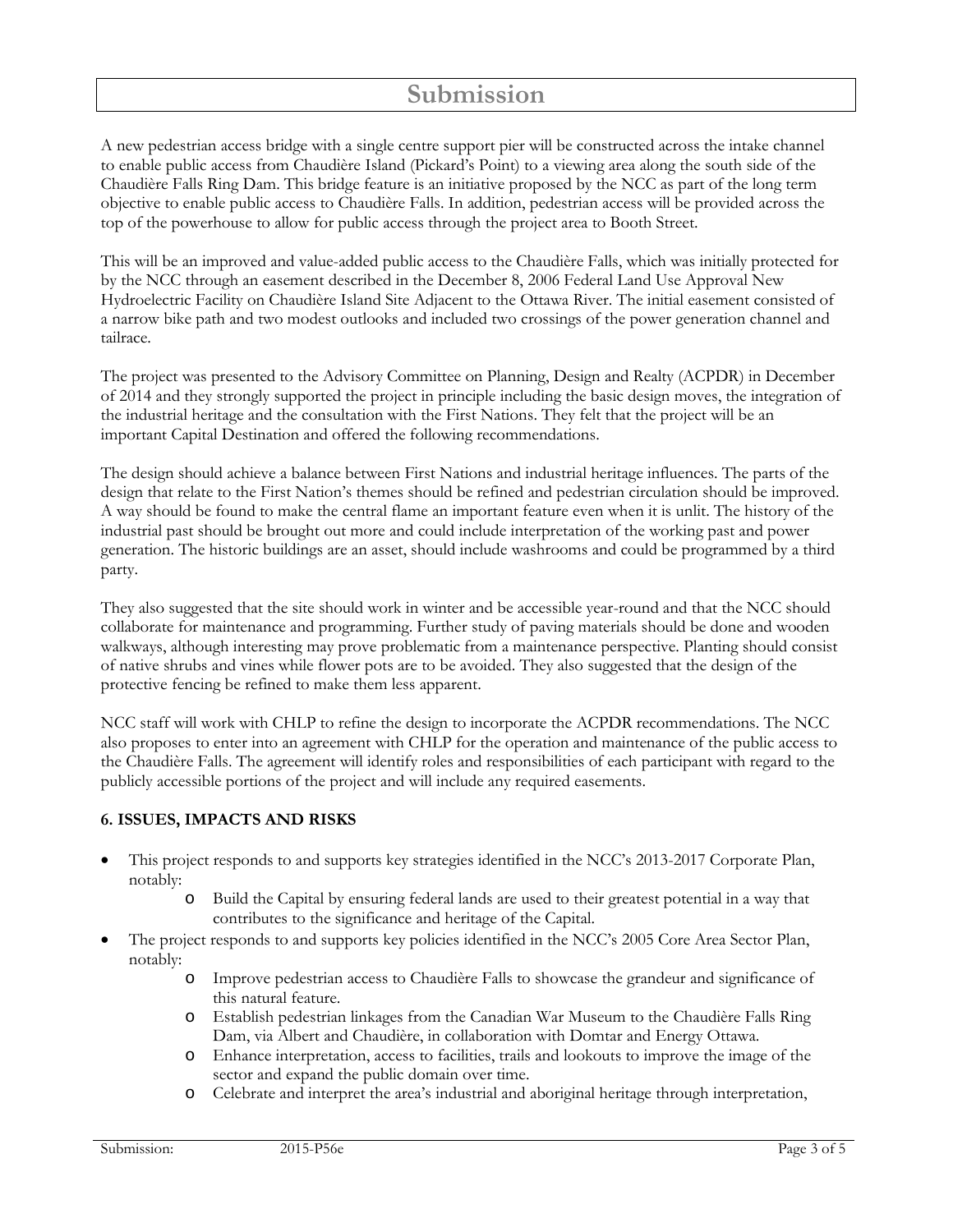programming, commemorations, tours of industrial and power generation installations, viewing platforms, and events.

- The link from the War Museum to the Chaudière Falls via the bulkheads and Pickard's Point will require coordination with the Windmill development in order to be completed as the GS is being constructed. Windmills' conceptual plan has been coordinated with Energy Ottawa's proposed design and includes the new intake channel configuration.
- Public access to the Chaudière Falls may be restricted at times in order to allow for the ongoing maintenance and operation of the GS.
- Interpretation component of the project is not yet developed.
- Design of the public access and viewing area must conform to the safety standards of power generating facilities.
- The CEAA 2012 determination of environmental effects for the project is ongoing. This determination includes three federal departments in addition to the NCC, namely PWGSC, Transport Canada (TC) and Department of Fisheries and Oceans (DFO). Delays in obtaining the CEAA 2012 determination pose a significant risk to the project. The proponent is also in the process of obtaining the required provincial environmental permits.
- A fast-tracked schedule offers no forgiveness with regard to meeting key deadlines, approval turnaround times and dealing with the unexpected. On-going consultations and approvals from all parties will have to be managed very carefully to minimize the impact on delivery.

## **7. ANALYSIS OF OPTIONS**

Not applicable.

#### **8. STRATEGIC LINKS**

*NCC Corporate Plan 2013-2017 Canada's Capital Core Area Sector Plan, 2005 Canada's Capital Views Protection, 2007*

#### **9. CONSULTATIONS AND COMMUNICATIONS**

| $\bullet$ | NCC Board – Federal Land Use Approval                             | December 2006        |
|-----------|-------------------------------------------------------------------|----------------------|
| $\bullet$ | Consultations with members of the Algonquin Nation                | September 2014       |
| $\bullet$ | Presented to Executive Management Committee (EMC) for information | September 2014       |
| $\bullet$ | NCC ACPDR – comments on design development                        | October 2014         |
| $\bullet$ | NCC ACPDR – comments on design development                        | December 2014        |
| $\bullet$ | NCC Board – Federal Design Approval                               | April 2015           |
|           | 10. NEXT STEPS                                                    |                      |
| $\bullet$ | ACPDR – Comments on design development                            | December 11/12, 2014 |
| $\bullet$ | Board Federal Design Approval                                     | April 2015           |
| $\bullet$ | Contract Documents/Tendering                                      | Oct to Mar 2014-15   |
|           |                                                                   |                      |

- Implementation/Construction/Substantial completion Apr 2015 to Sep 2016
- Final site work and Commissioning/Testing Testing Oct 2016 to Feb 2017

#### **11. LIST OF APPENDICES**

- Appendix 1 FLUA New Hydro Facility on Chaudière Island
- Appendix 2 Chaudière Hydro Limited Partnership Project Drawings and Renderings